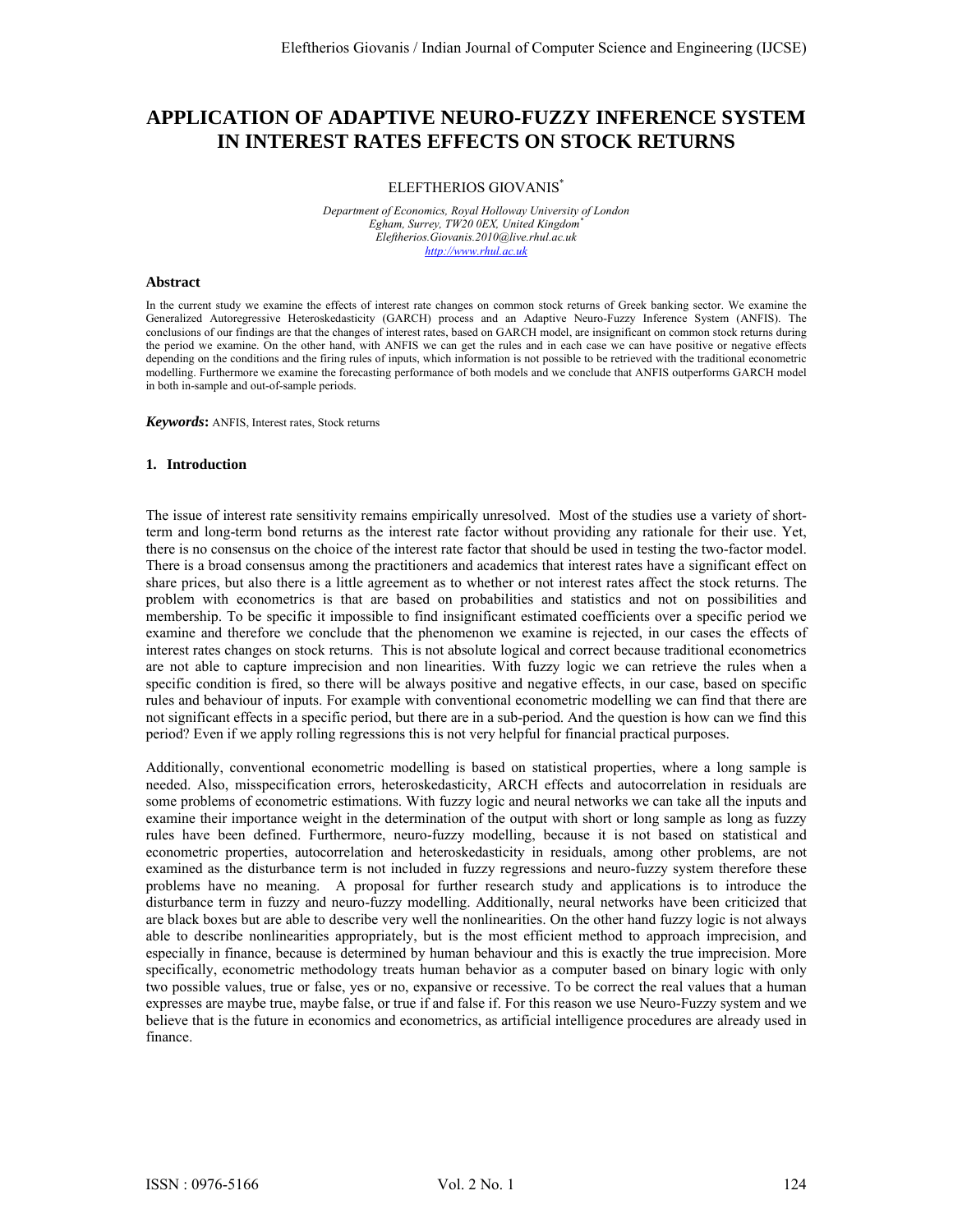The structure of the paper has as follows: In section 2 we present a short literature review, in section 3 we present the methodology for the GARCH process and the two-index factor model, as also the methodology of ANFIS is described. In section 4 we present the period examined and we describe the data frequency, while in section 5 we present the empirical results and we discuss about them. Finally, in the final section we report our concluding remarks of our findings.

# **2. Literature Review**

There is a great number of research studies examining the effects of interest rate changes on stock prices and not returns. Fama [1981] documents a strong positive correlation between common stock returns and real economic variables like capital expenditures, industrial production, real GNP, money supply, lagged inflation and interest rates. Hardouvelis [1987] points out that an inverse relationship between stock prices and changes of interest rate exists and this can be rationalized in terms of money supply surprises. Chen *et al.* [1999] examine the effect of discount rate changes on the volatility of stock prices and on trading volume and they found that unexpected discount rate changes contributed to higher, though short-lived, volatility and trading volume.

Stock returns sensitivity to interest rates was theoretically advocated by Merton [1973], Long [1974] and Stone [1974]. Essentially, risk averse investors demand higher compensation for exposure to factors, other than the market portfolio, that are correlated with intertemporal changes in the investment opportunity set. Stone [1974] has offered another means of expanding the market model. He has proposed a two-index model consisting of the traditional equity market index and a debt market index and he justified the model by arguing that individual equity securities exhibit varying degrees of sensitivity to interest rates and that the opportunity to invest in risky debt securities may represent an attractive alternative to riskless assets and risky equity securities. Booth and Officer [1985] and Bae [1990] test the effect of current and unanticipated changes in interest rate. Fraser *et al.,* [2002[ examine the effect of unanticipated rate changes. All these studies, as also other research empirical evidences [Fama and Schwert (1977); Christie, (1981)], found strong support for a negative effect of both current and unanticipated interest changes on bank stock returns. While some studies have found the interest rate factor to be an important determinant of common stock returns of banks, on the contrast Chance and Lane [1980] have found the returns to be insensitive or other supporting that stock returns only marginally explained by the interest rate factor, so these studies find no incremental explanatory power for interest rate changes [Lloyd and Shick, 1977)]. Research studies employing fuzzy logic, ANFIS and generally artificial intelligence procedures have not yet been made.

## **3. Methodology**

## **3.1** *Two factor model*

The proposed generalized formulation of the two-factor model [Stone, (1974)] is as follows:

$$
R_{\text{pit}} = \beta_{i0} + \beta_{i1} R_{\text{mt}} + \beta_{i2} \Delta I_t + \varepsilon_{it} \tag{1}
$$

, where

 $\beta_{i0}$  is the constant

- $R_{\textit{nit}}$  denotes the weekly returns of an equally weighted portfolio *i* of stock in week *t*,
- *Rmt* is the weekly return on the market portfolio in week *t,*
- $\Delta I_t$  is a default free debt index as proxy of interest rates in period *t*,
- $\varepsilon_{it}$  is a stationary y stochastic process with zero mean for each portfolio *i*,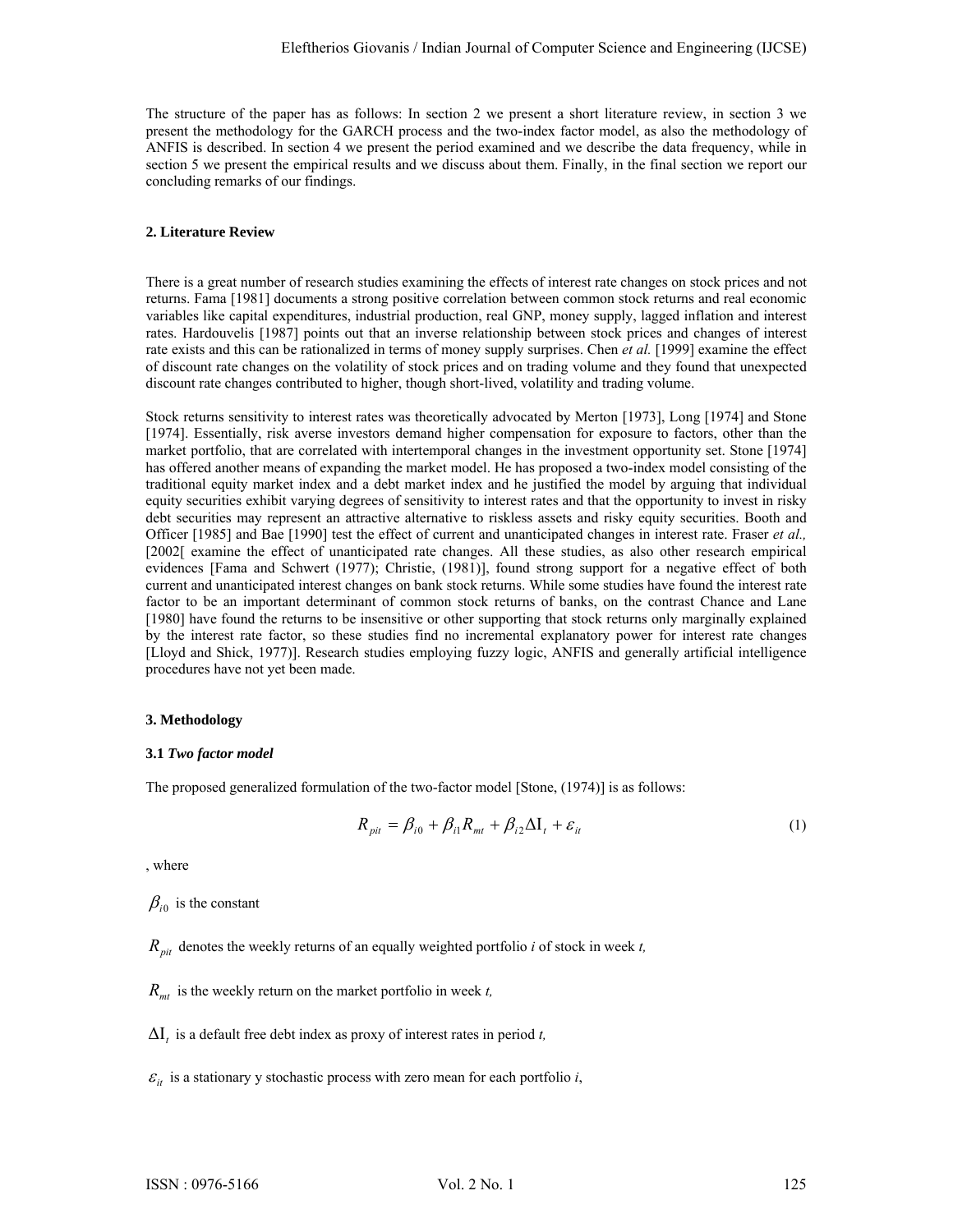The one month , three, six and twelve months Treasury bill rates have been tested as the interest rate variable in equation (1), but we present randomly only the results for three months Treasury bill rates because the conclusions are the same in all cases and there is no difference using short-term or longer-term interest rates. Because with ordinary least squares we found autocorrelation and ARCH effects we estimate with symmetric GARCH (p,q) process, which is mainly used in financial econometric literature. GARCH model was proposed by Bollerslev [1986]. The mean equation remains the same as in equation (1) but GARCH (1,1) process is:

$$
\varepsilon_{it} \sim (0, \sigma_{t}^{2})
$$
 (2)

, where

$$
\sigma_{t}^{2} = \gamma_{0} + \gamma_{1} u_{t}^{2} + \gamma_{2} \sigma_{t-1}^{2}
$$
 (3)

Additionally we have tested asymmetric GARCH models [Nelson, (1991); Glosten *et al*., (1993)] but the results are not presented, as are exactly the same with those of symmetric GARCH process.

## *3.2 Adaptive Neuro-Fuzzy Iinference System (ANFIS)*

We follow a simple ANFIS system in order to improve its forecasting performance and to make it much more useful. We incorporate two linguistic terms {positive, negative}. More linguistic terms can be introduced, as very positive and very negative, but the forecasting performance is almost the same, indicating that we can simplify the procedure by taking less linguistic terms and less rules. On the other hand more linguistic terms might be more useful, but in the case we examine financial professionals and traders are interesting mainly on positive and negative returns. The rules are 4 because we have two inputs with two linguistic terms and it is 2\*2=4. These rules are:

*IF RET is negative AND IR is negative THEN*  $f_1=p_1x_1 + q_1x_2 + r_1$ 

*IF RET is negative AND IR is positive THEN*  $f_2 = p_1x_1 + q_2x_2 + r_2$ 

*IF RET is positive AND IR is negative THEN*  $f_3 = p_3x_1 + q_3x_2 + r_3$ 

*IF RET is positive AND IR is positive THEN*  $f_4=p_4x_1+q_4x_2+r_4$ 

, where *RET* denotes the General stock index returns and *IR* denotes the interest rate changes. We choose the *AND* operator so we will take the *product* instead to *min* operator to avoid monotonic results. Also each rule has 2 parameters plus the constant hence there will be 3\*4=12 parameters.

Jang [1993] and Jang and Sun [1995] introduced the adaptive network-based fuzzy inference system (ANFIS). This system makes use of a hybrid learning rule to optimize the fuzzy system parameters of a first order Sugeno system. An example of a two input with two rules first order Sugeno system can be graphically represented by Fig. 1.



Fig. 1 Example of ANFIS architecture for a two-input, two-rule first-order Sugeno model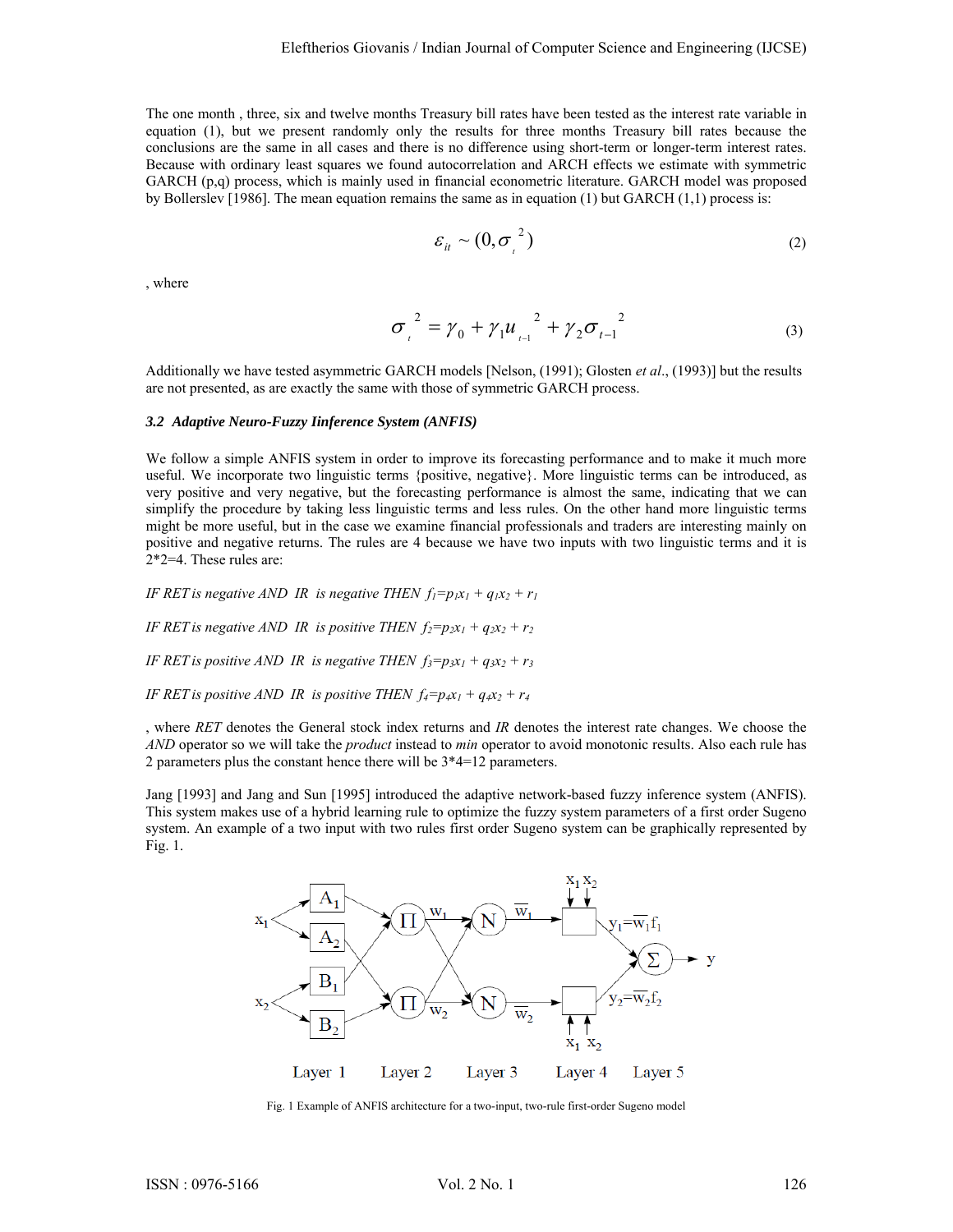, where the consequence parameters  $p$ ,  $q$ , and  $r$  of the  $n<sup>th</sup>$  rule contribute through a first order polynomial of the form:

$$
f_n = p_n x_1 + q_n x_2 + r_n \tag{4}
$$

The ANFIS architecture is consisted of two trainable parameter sets, the antecedent membership function parameters and the polynomial consequent parameters *p,q,r*. The ANFIS training paradigm uses a gradient descent algorithm to optimize the antecedent parameters and a least squares algorithm to solve for the consequent parameters. Because it uses two very different algorithms to reduce the error, the training rule is called a hybrid. The consequent parameters are updated first using a least squares algorithm and the antecedent parameters are then updated by backpropagating the errors that still exist. The ANFIS architecture consists of five layers with the output of the nodes in each respective layer represented by  $O_i^l$ , where *i* is the *i*<sup>th</sup> node of layer l. Because we have four rules and two inputs in the case we examine the steps for ANFIS system computation are:

In the first layer we generate the membership grades

$$
O_i^1 = \mu_{A_i}(x_1), \mu_{B_i}(x_2) \tag{5}
$$

, where  $x_1$  and  $x_2$  are the inputs. In layer 2 we generate the firing strengths or weights

$$
O_i^2 = w_i = \prod_{j=1}^m (\mu_{A_i}(x_1), \mu_{B_i}(x_2)) = \text{andmethod } (\mu_{A_i}(x_1), \mu_{B_i}(x_2))
$$
  
= \text{product } (\mu\_{A\_i}(x\_1) \cdot \mu\_{B\_i}(x\_2)) \tag{6}

In layer 2 we use the *AND* relation, as it was mentioned previously, so we take the *product* operator. In layer 3 we normalize the firing strengths and it will be:

$$
O_i^3 = \overline{w_i} = \frac{w_i}{w_1 + w_2 + w_3 + w_4}
$$
 (7)

, where  $i$  is for  $i=1,2,3,4$ . In layer 4 we calculate rule outputs based on the consequent parameters.

$$
O_i^4 = y_i = \overline{w_i} f_i = \overline{w_i} (p_i x_1 + q_i x_2 + r_i)
$$
\n[B] over 5, we take

In layer 5 we take

$$
O_i^s = \sum_i \overline{w_i} f_i = \frac{\sum_i \overline{w_i} f}{\sum_i \overline{w_i}}
$$
(9)

In the last layer the consequent parameters can be solved for using a least square algorithm as:

$$
Y = X \cdot \theta \tag{10}
$$

, where X is the matrix

$$
X = [w_1 x + w_1 + w_2 x + w_2 + \dots + w_9 x + w_9]
$$
\n(11)

and  $\theta$  is a vector of unknown parameters as:

$$
\theta = [p_1, q_1, r_1, p_2, q_2, r_2, \dots, p_9, q_9, r_9]^T
$$
\n(12)

, where *T* indicates the transpose. Because the normal least square method leads to singular inverted matrix we use the Singular Value Decomposition (SVD) with Moore-Penrose pseudoinverse of matrix [Moore, (1920); Penrose, (1955); Petrou and Bosdogianni, (2000)]. Other methods that can be used to eliminate the particular problem is Lower Triangular, Upper Triangular and Orthogonal decomposition (QR) among others. More specifically the Singular Value Decomposition (SVD) procedure is:

$$
X = USV \t\t(13)
$$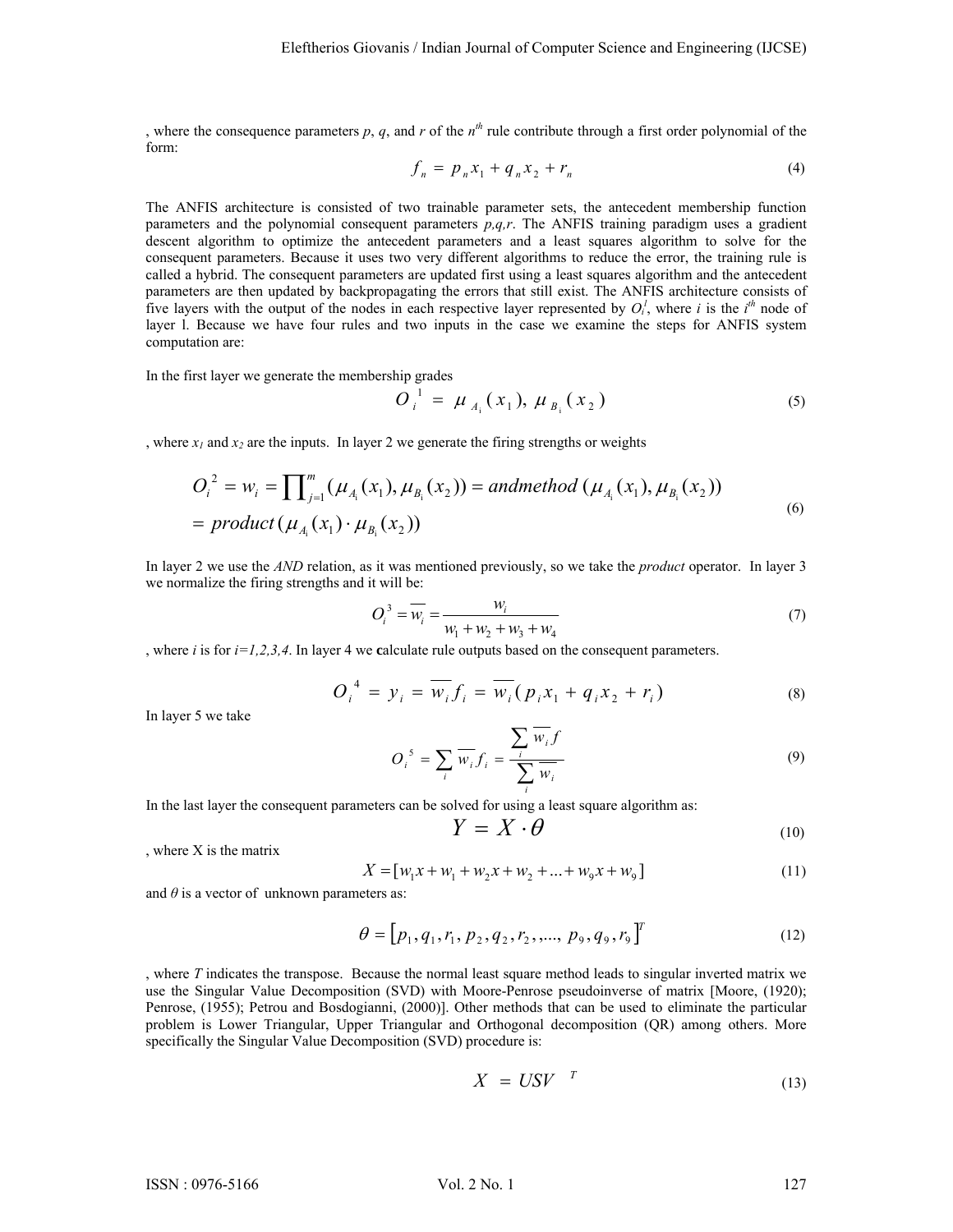The singular values in *S* are positive and arranged in decreasing order. Their magnitude is related to the information content of the columns of *U* -principle components- that span *X*. Therefore, to remove the noise effects on the solution of the weight matrix, we simply remove the columns of *U* that correspond to small diagonal values in *S*. The weight matrix is then solved for using the following:

$$
\theta = VS^{-1}U^T Y \tag{14}
$$

For the first layer and relation (5) we use the Triangular, Gaussian and sigmoidal shape membership functions. We have described the computation procedure for the consequent parameters by using least squares algorithm with Moore-Penrose pseudoinverse matrix. The next step is to describe the training procedure for the antecedent parameters with the error backpropagation algorithm and the simple steepest descent method [Tsoukalas and Uhrig, (1996); Denai *et al.*, (2004); Khan *et al.*, (2010)]. The triangular function is defined as:

$$
\mu_{ij}(x_j; a_{ij}, b_{ij}) = \begin{cases} 1 - \frac{|x_j - a_{ij}|}{b_{ij}/2}, \text{if } |x_j - a_{ij}| \le \frac{b_{ij}}{2} \\ 0, \text{otherwise} \end{cases}
$$
(15)

, where  $a_{ij}$  is the peak or center parameter and  $b_{ij}$  is the spread or support parameter. The symmetrical Gaussian membership function is defined as:

$$
\mu_{ij}(x_j; c_{ij}, \sigma_{ij}) = \exp\left(-\frac{(x_j - c_{ij})^2}{2\sigma^2_{ij}}\right)
$$
 (16)

, where  $c_{ij}$  is the center parameter and  $\sigma_{ij}$  is the spread parameter. The last membership function we examine is the Sigmoid shape function such as:

$$
\mu_{ij}(x_j; a_{ij}, c_{ij}) = \frac{1}{1 + \exp(-a_{ij}(x_{ij} - c_{ij}))}
$$
(17)

, where  $c_{ij}$  locates the center of the curve and  $a_{ij}$  is the spread parameter. The antecedent parameter *c* update is:

$$
c_{ij}(n+1) = c_{ij}(n) - \frac{\eta_c}{p} \cdot \frac{\partial E}{\partial c_{ij}}
$$
 (18)

,where  $\eta_c$  is the learning rate for the parameter  $c_{ij}$ ,  $p$  is the number of patterns and  $E$  is the error function which is:

$$
E = \frac{1}{2} (y - yt)2
$$
 (19)

, where  $y<sup>t</sup>$  is the target-actual and  $y$  is ANFIS output variable. The chain rule in order to calculate the derivatives used to update the membership function parameters are:

$$
\frac{\partial E}{\partial c_{ij}} = \frac{\partial E}{\partial y} \cdot \frac{\partial y}{\partial y_i} \cdot \frac{\partial y_i}{\partial w_i} \cdot \frac{\partial w_i}{\partial \mu_{ij}} \frac{\partial \mu_{ij}}{\partial c_{ij}}
$$
(20)

The partial derivatives for two inputs are derived below:

$$
\frac{\partial E}{\partial y_{ij}} = y - y' = e \tag{21}
$$

For the output is:

$$
y = \sum_{i=1}^{n} y_i
$$
 (22)

, hence it will be

$$
\frac{\partial y}{\partial y_i} = 1\tag{23}
$$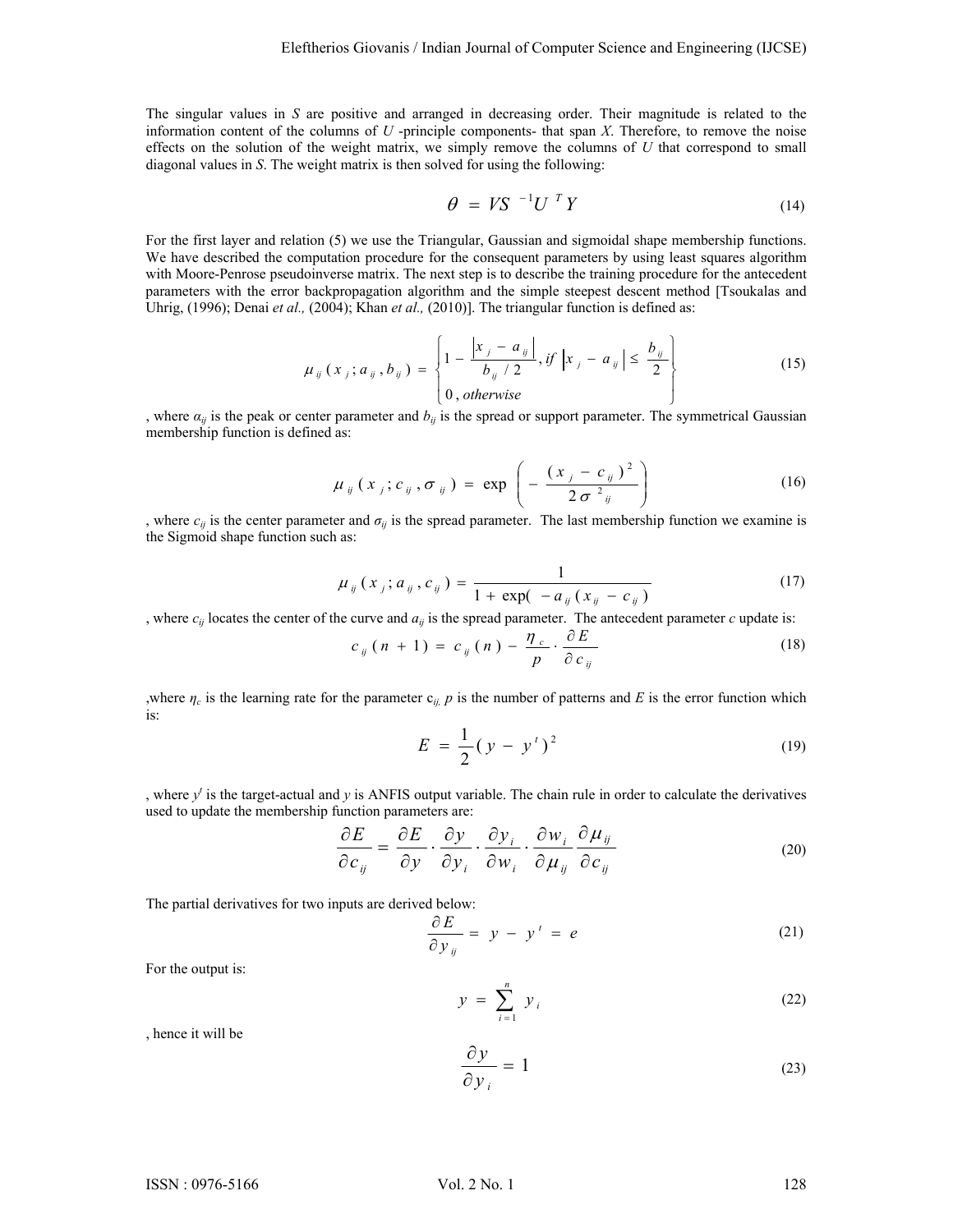$$
y_i = \frac{w_i}{\sum_{i=1}^n w_i} (p_i x_1 + q_i x_2 + r_i)
$$
 (24)

, hence it will be :

$$
\frac{\partial y_i}{\partial w_i} = \frac{(p_i x_1 + q_i x_2 + r_i) - y}{\sum_{i=1}^n w_i}
$$
\n(25)

$$
W_{i} = \prod_{j=1}^{m} \mu_{A_{ji}}
$$
 (26)

, then it will be

$$
\frac{\partial w_i}{\partial \mu_{\mu}} = \frac{w_i}{\mu_{\mu}}
$$
 (27)

The last partial derivative, Eq. 27 depends on the membership function we examine. The update equations for antecedent  $c_{ij}$  and  $\sigma_{ij}$  parameters of Gaussian function are:

$$
c_{ij}(n+1) = c_{ij}(n) - \eta_c \cdot e \frac{(p_i x_1 + q_i x_2 + r_i) - y}{\sum_{i=1}^n w_i} \cdot \left(\frac{(x_{ij} - c_{ij})}{\sigma^2_{ij}}\right) \mu_{ij}(x_j)
$$
(28)

$$
\sigma_{ij}(n+1) = \sigma_{ij}(n) - \eta_{\sigma} \cdot e^{\frac{(p_i x_1 + q_i x_2 + r_i) - y}{\sum_{i=1}^{n} W_i} \cdot \frac{(\left(x_{ij} - c_{ij}\right)^2}{\sigma_{ij}^3})} \mu_i(x_j)
$$
(29)

The update equations for  $a_{ij}$  are,  $b_{ij}$  are respectively

$$
\alpha_{ij}(n+1) = \alpha_{ij}(n) - \eta_{\alpha} \cdot e^{\frac{\left(p_i x + r_i\right) - y}{n}} \cdot \frac{w_i}{\mu_{ij}(x_j)} \cdot \frac{2|x_j - a_{ij}|}{b_{ij}}
$$
\n
$$
\tag{30}
$$

$$
b_{ij}(n+1) = b_{ij}(n) - \eta_i \cdot e \frac{(p_i x + r_i) - y}{\sum_{i=1}^n w_i} \cdot \frac{w_i}{\mu_{ij}(x_j)} \cdot \frac{1 - \mu_{ij}(x_j)}{b_{ij}}
$$
(31)

In a similar fashion the update equations for sigmoidal shape fuzzy membership function can be derived. The next step is to define the initial values for antecedent parameters. In all cases we get as initial values for enter and bases parameters the mean and standard deviation. To be specific we get one sample where the returns on assets are negative and one sample where the returns are positive. The same procedure is followed for cash flow. So for center parameters *a*, *c* and *c* of triangle, Gaussian and sigmoid respectively we take the average for negative and positive samples. On the other hand for the base parameters, *b*, *σ* and *a* we take the standard deviations of the respective samples. For the center and consequent *RHS* parameters we set up the value 0.05 as the learning rate and for base parameters we set up the learning rates at 0.01.

## **4. Data**

The sample period we examine in the current study is 2003-2009. We examine 15 Greek banks and the data are on weekly frequency. Additionally, the period 2003-2008 is used as the in-sample or training data period and the remaining period 2009 is used as the out-of-sample or testing data period. The notion of portfolio theory and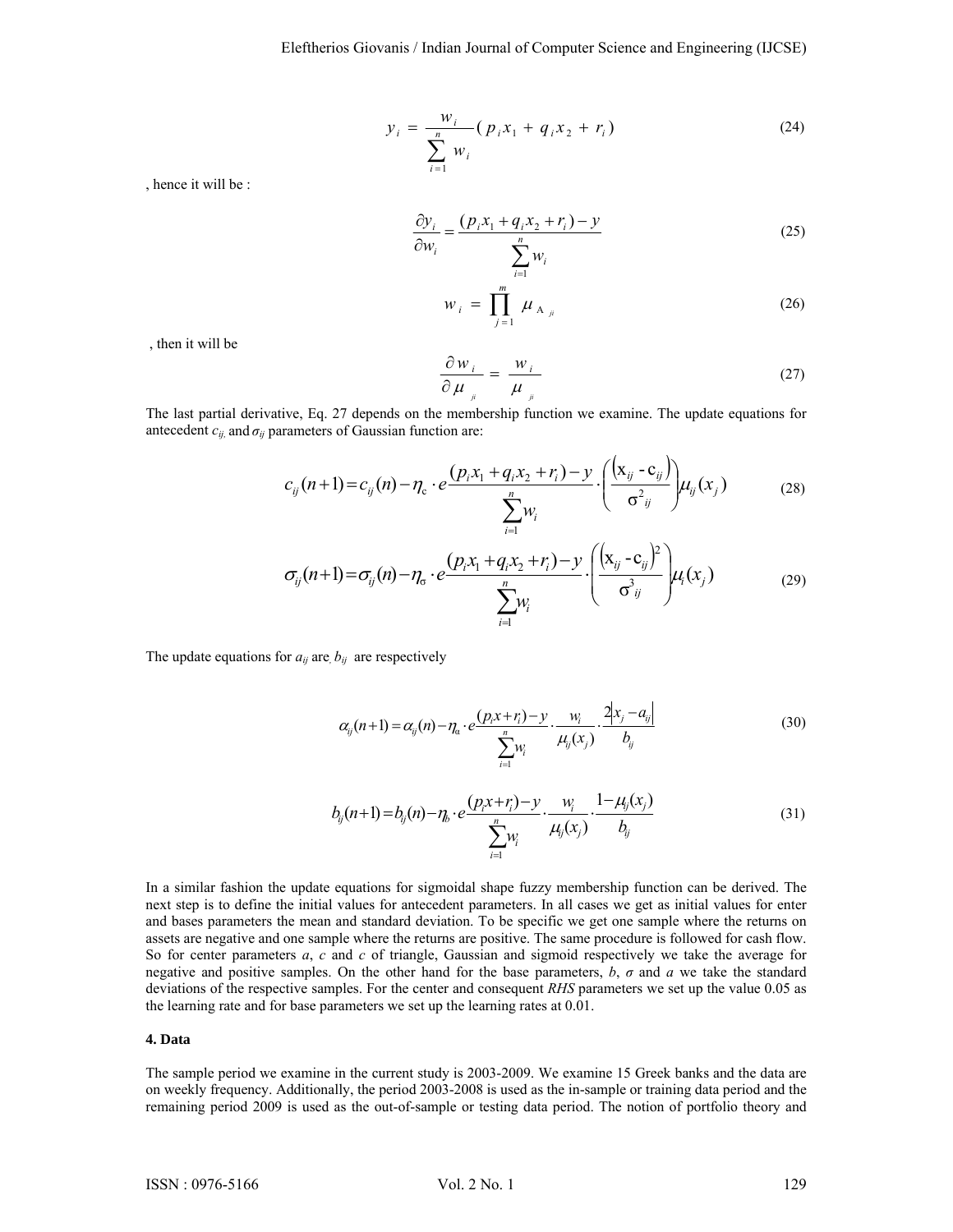systematic risk was not developed at that time, and it was until later when Stone [1972] extended the market model by incorporating the effects of debt indices. To assess the effect of the market yield so we have constructed equally weighted stock portfolios for the following sectors the Greek

The General index of Athens stock market is used as proxy for the Greek banks, while the Libor of one and three months is used as the interest variable in equation (1). Additionally, we examine if the equally weighted portfolios returns, the General index of Athens stock exchange market returns and interest rate changes are stationary. To be specific we confirm this assumption by applying Augmented Dickey-Fuller-ADF [Dickey and Fuller, (1979)] unit root test and KPSS stationary test [Kwiatkowski *et al*., (1992)]. The ADF test is defined from the following relation:

$$
\Delta y_t = \mu + \gamma y_{t-1} + \phi_1 \Delta y_{t-1} + \dots + \phi_p \Delta y_{t-p} + \beta t + \varepsilon_t
$$
\n(32)

, where  $y_t$  is the variable we examine each time. In the right hand of regression (32) the lags of the dependent variable are added with order of lags equal with  $p$ . Additionally, regression (32) includes the constant or drift  $\mu$ and trend parameter  $\beta$ . The disturbance term is defined as  $\varepsilon_t$ . In the next step we test the hypotheses:

H<sub>0</sub>: φ=1, β=0 against the alternative hypothesis H<sub>1</sub>:  $|φ|$ <1

We accept that a variable is stationary if we reject the null hypothesis of unit root test. On the other hand in KPSS test series is assumed to be stationary under the null hypothesis. The series is detrended by regressing *y* on a random walk process  $x_t$  i.e.,  $x_t = x_{t-1} + u_t$  and a deterministic term  $\beta t$ 

$$
y_t = x_t + \beta t + \varepsilon_t \tag{33}
$$

KPSS statistic is based on the residuals for the ordinary least squares regression (33). Let the partial sum series of  $ε<sub>t</sub>$  be  $s<sub>t</sub>$ . It is:

$$
s_i = \sum_{j=1}^t e_j \tag{34}
$$

The KPSS statistic is then defined as:

$$
KPSS = T^{-2} \sum_{t=1}^{T} s^2_t / \hat{\sigma}^2(p)
$$
 (35)

, where *T* is the number of sample and  $\sigma$  (*p*) is the long-run variance of  $\varepsilon$ *t* and can be constructed from the residuals *εt* as:

 $\sim$  2

$$
\hat{\sigma}^{2}(p) = \frac{1}{T} \sum_{t=1}^{T} \varepsilon_{t}^{2} + \frac{2}{T} \sum_{t=1}^{p} w_{j}(p) + \sum_{t=j+1}^{T} \varepsilon_{t} \varepsilon_{t-j}
$$
(36)

, where *p* is the truncation lag,  $w_i(p)$  is an optional weighting function that corresponds to the choice of a special window. Under the null hypothesis of level stationary,

$$
KPSS \to \int_0^1 V_1(r)^2 dx \tag{37}
$$

, where  $V_1(x)$  is a standard Brownian bridge:  $V_1(r) = B(r) - rB(1)$  and  $B(r)$  is a Brownian motion (Wiener process) on  $r \in [0, 1]$ . Because relation (37) is referred in testing only on the intercept and not in the trend and as we are testing with both intercept and trend we have the second-level Brownian bridge  $V_2(x)$  and it is:

$$
KPSS \to \int_0^1 V_2(r)^2 dx
$$
\n(38)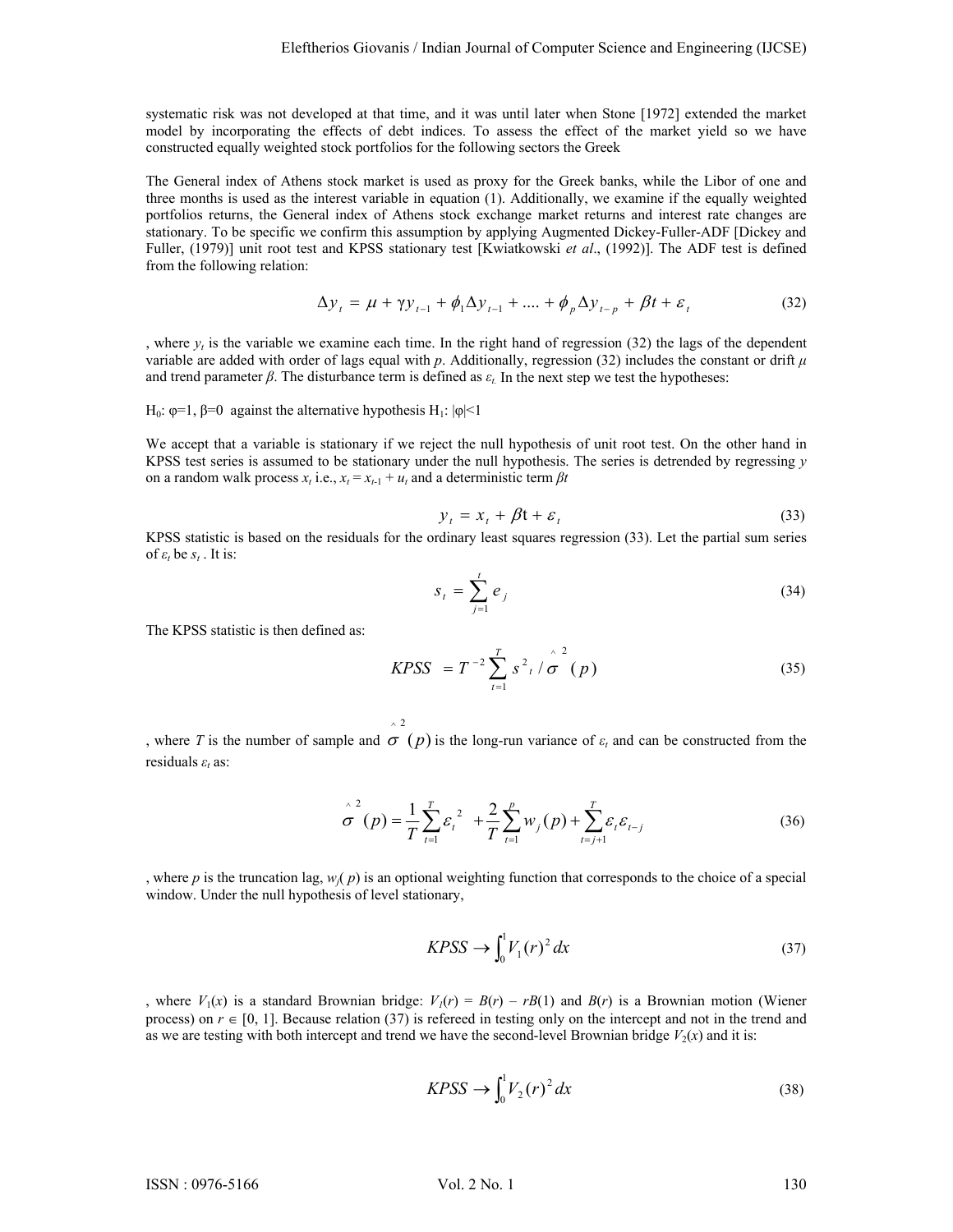, where  $V_2(x)$  is given by:

$$
V_2(r) = W(r) + (2r - 3r^2)W_1 + (-6r + 6r^2) \int_0^1 W_s(s)ds
$$
 (39)

In table 1 the results of unit root and stationary tests are reported. We conclude that all the variables are stationary, *I(0),* based on ADF test, as we reject the null hypothesis in all levels of statistical significance. On the other hand we observe that the equally weighted stock portfolio returns and the General index returns are stationary in all levels of statistical significance, but the interest rate changes are stationary in  $\alpha$ =0.05 and α=0.10.

Table 1. ADF unit root and KPSS stationary tests

| Variables             | ADF       | <b>KPSS</b> | Critical values for     | Critical values for    |
|-----------------------|-----------|-------------|-------------------------|------------------------|
|                       | t-stat.   | LM-stat.    | $ADF$ test <sup>1</sup> | KPSS test <sup>2</sup> |
| 3 month interest rate | $-7257$   | 0.1970      |                         |                        |
| changes               |           |             |                         |                        |
| General index returns | $-14.342$ | 0.0699      | $\alpha$ = 0.01, -3.983 | $\alpha = 0.01, 0.216$ |
| Equally weighted      | $-13.938$ | 0.0552      |                         |                        |
| portfolio returns of  |           |             | $\alpha$ = 0.05, -3.422 | $\alpha$ = 0.05, 0.146 |
| <b>Greek Banks</b>    |           |             |                         |                        |
|                       |           |             | $\alpha$ = 0.10, -3.134 | $\alpha = 0.10, 0.119$ |

1. MacKinnon, (1996), 2. Kwiatkowski *et al.,* (1992)

# **4. Empirical Results**

In table 2 we present the correlation coefficients and their associated *t-statistics* between interest rate changes and General Index returns of Athens stock market. We observe that the correlation coefficients are low except from some sub-periods, as in 2005 and 2008, and statistically significant, but still not even close to 1 or -1. Also the correlation in the overall period 2003-2009 we examine is very close to zero and in the case of 1 month interest rate changes the correlation coefficient is statistically significant.

Multicollinearity can still be a problem even when pair-wise correlations are small. Another way to detect multicollinearity in such situations is to calculate the *variance inflationary factors* (VIF's). There is a different *VIF* for each independent variable. Each independent variable's *VIF* measures how much the variance of its coefficient estimate has been inflated by multicollinearity. The ideal *VIF* for a variable is 1, and values higher than 10, or 4-5 proposed by other researchers, indicate the existence of multicollinearity. Another measure is the *tolerance* which is defined as *1/ VIF*, so the closer is the *tolerance* to zero the greater the degree of collinearity of that variable with the other regressors and the closer *tolerance* is to 1, the greater the evidence that the variableis not collinear with the other regressors. The *VIF* is simply computed by finding the inverse of the correlation matrix and taking the diagonal elements. It becomes clear that from the results of tables 2 and 3 the *VIF* values are almost 1 or very close to 1, indicating the rejection of multicollinearity. Furthermore, *tolerance* is very close to 1 so there is evidence that the variables are not correlated.So there is no reason to take any additional procedure to solve for multicollinearity.

In table 3 the estimation results with GARCH (1,1) and three month interest rates are reported. We do not present the results with other interest rates as one, six or twelve months as the results are similar and the conclusions are exactly the same. From the results of table 3 we observe that only coefficient  $\beta$ <sup>*i*</sup> is positive and statistically significant. So if the General markets returns are increased then the common bank stock returns are increased too. Based on the diagnostic tests we reject the autocorrelation and ARCH effects.

Our results are consistent with those of Chance and Lane [1980] who found that fewer than 2 per cent of the banks exhibited significant interest rate sensitivity to a short-, medium- or long-term treasury index and with those of Lloyd and Shick [1977] who support that stock returns only marginally explained by the interest rate factor and they find no incremental explanatory power for interest rate changes. Additionally our findings confirm the arguments of other authors [Choi and Elyasiani, (1996); Allen and Jagtiani, (1997); Benink and Wolff, (2000)], who conclude that interest rate sensitivity has decreased in the late 1980's and early 1990's due to the availability of interest rate derivatives contracts that can be used for hedging purposes. Also our empirical findings are consistent with the results of Beirne *et al*. [2009] who examine 13 European countries, including Greece and Germany, as also examine USA and Japan and find that interest rate changes have insignificant effects on stock returns, while find significant effects, only Sweden with both short-term and long-term interest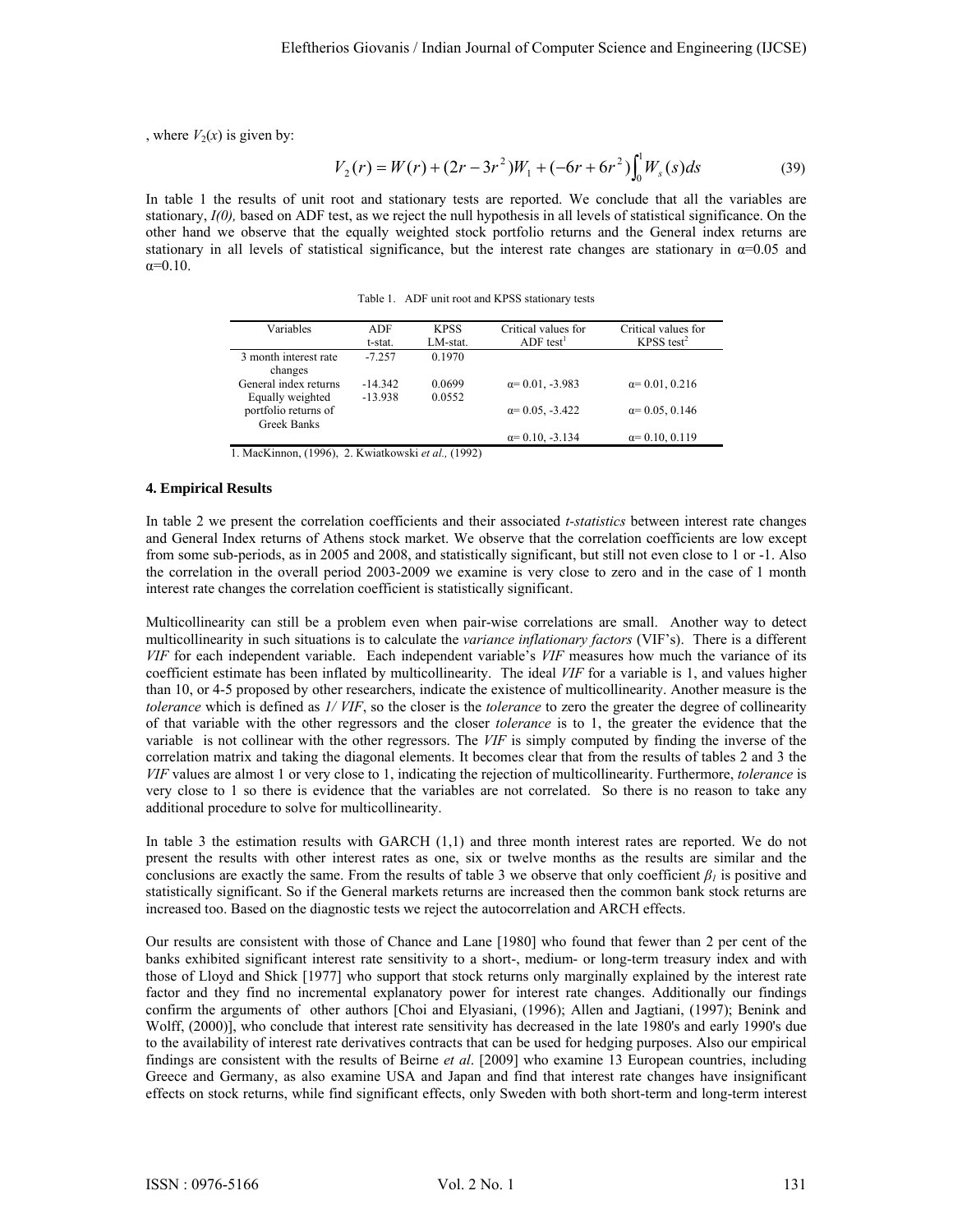rates, in Ireland and Netherlands, only with long-term interest rates and finally in Italy only with short-term interest rates.

In table 4 the estimated fuzzy antecedent and consequent parameters for ANFIS with triangle and Gaussian membership functions are reported, while the estimated coefficients for ANFIS with sigmoidal shaped function are provided in table 5.

| Period    | Correlation<br>coefficients<br>3-month interest<br>rate change | <b>VIF</b><br>3-month<br>interest<br>rate change |
|-----------|----------------------------------------------------------------|--------------------------------------------------|
| 2003      | $-0.071$<br>$(-3.584)$                                         | 10.041                                           |
| 2004      | $-0.085$<br>$(-4.277)$                                         | 10.063                                           |
| 2005      | 0.137<br>$-6.949$                                              | 10.173                                           |
| 2006      | 0.251<br>$-12.971$                                             | 10.672                                           |
| 2007      | 0.146<br>$-7.396$                                              | 10.218                                           |
| 2008      | $-0.240$<br>$(-12.364)$                                        | 10.611                                           |
| 2003-2008 | 0.0189<br>$-7.322$                                             | 10.005                                           |

Table 2**.** Correlation and VIF between interest rates changes and General index

Table 3. GARCH modeling for the two-factor index model and three months interest rates

| Mean       | bп             |                                   |                 |
|------------|----------------|-----------------------------------|-----------------|
| equation   | $-0.00135$     | 0.76046                           | 0.01230         |
|            | $[-0.784]$     | $[18.943]*$                       | $[1.194]$ *     |
| Variance   | $\gamma_0$     | $\gamma_1$                        | $\gamma_2$      |
|            | 0.00030        | 0.00030                           | 1.35e-05        |
| equation   | $[3.799]$ *    | $[3.726]$ *                       | $[3.829]*$      |
| Diagnostic | Log-Likelihood | LBO <sup>2</sup> (8) <sup>1</sup> | ARCH-LM $(5)^2$ |
| tests      |                | 0.8973                            | 0.1215          |
|            | 659.475        | (0.999)                           | (0.9875)        |
|            |                |                                   |                 |

\* denotes statistical significant in  $\alpha=0.01$ , t-statistics in brackets, p-values in parentheses,

1. ARCH-LM is for Autoregressive conditional heteroskedasticity test of residuals with 5 lags,

2. LBQ<sup>2</sup> is the Ljung-Box test on squared standardized residuals with 8 lags.

Table 4. Final fuzzy antecedent and consequent parameters after the training process for ANFIS with triangle and Gaussian membership functions

| ANFIS with triangle membership function               |                    |                                                    |                       | ANFIS with Gaussian membership function               |                          |                                                          |                    |
|-------------------------------------------------------|--------------------|----------------------------------------------------|-----------------------|-------------------------------------------------------|--------------------------|----------------------------------------------------------|--------------------|
| Antecedent parameters<br>for General index<br>returns |                    | Antecedent parameters<br>for interest rate changes |                       | Antecedent parameters<br>for General index<br>returns |                          | Antecedent<br>parameters<br>for interest rate<br>changes |                    |
| $\alpha$                                              | a <sub>2</sub>     | $\alpha$                                           | $\alpha$              | $\alpha$                                              | $\alpha$                 | $\alpha$                                                 | $\alpha$           |
| $-0.0197$                                             | $-0.0554$          | $-0.0732$                                          | 0.0412                | $-0.0753$                                             | 0.0493                   | $-0.0087$                                                | $-0.0044$          |
| b <sub>1</sub>                                        | b <sub>2</sub>     | b <sub>1</sub>                                     | b <sub>2</sub>        | b <sub>1</sub>                                        | b <sub>2</sub>           | b <sub>1</sub>                                           | b <sub>2</sub>     |
| $-0.0238$                                             | 0.1086             | 0.1861                                             | 0.0708                | 0.1187                                                | 0.0889                   | 0.0502                                                   | $-0.0073$          |
| Consequent parameters                                 |                    |                                                    | Consequent parameters |                                                       |                          |                                                          |                    |
| $p_l$<br>0.1592                                       | $p_2$<br>$-0.0116$ | $p_3$<br>$-3.467$                                  | $p_4$<br>$-0.2206$    | $p_l$<br>$-0.3438$                                    | $p_2$<br>0.3683          | $p_3$<br>0.7805                                          | $p_4$<br>$-0.8949$ |
| q <sub>I</sub><br>$-0.6032$                           | $q_2$<br>0.6208    | $q_3$<br>$-1.355$                                  | $q_4$<br>0.3406       | $q_I$<br>$-0.0378$                                    | q <sub>2</sub><br>1.7632 | $q_3$<br>1.9005                                          | $q_4$<br>$-0.0854$ |
| r <sub>l</sub>                                        | r <sub>2</sub>     | r <sub>3</sub>                                     | $r_4$                 | r <sub>i</sub>                                        | r <sub>2</sub>           | r <sub>3</sub>                                           | $r_4$              |
| $-0.0347$                                             | 0.0014             | 0.0508                                             | 0.0021                | $-0.0025$                                             | $-0.0085$                | 0.1603                                                   | $-0.1596$          |

Table 5. Final fuzzy antecedent and consequent parameters after the training process for ANFIS with sigmoidally shaped membership function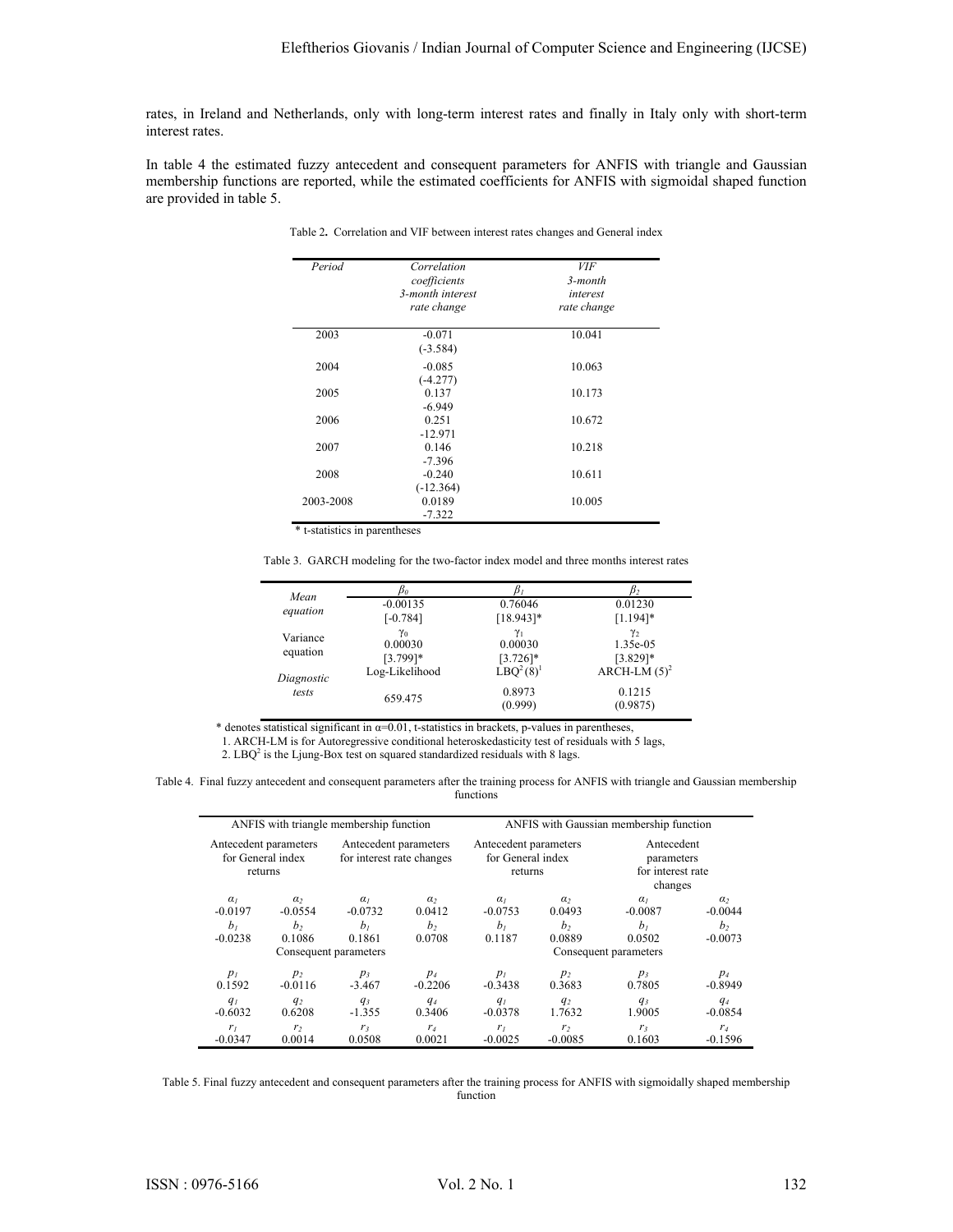| ANFIS with sigmoidally shaped membership function                                                        |                |                |                |  |  |  |
|----------------------------------------------------------------------------------------------------------|----------------|----------------|----------------|--|--|--|
| Antecedent parameters for<br>Antecedent parameters<br>General index returns<br>for interest rate changes |                |                |                |  |  |  |
| $\alpha$                                                                                                 | $\alpha$       | $\alpha$       | $\alpha$       |  |  |  |
| $-0.0197$                                                                                                | $-0.0554$      | $-0.0732$      | 0.0412         |  |  |  |
| b <sub>1</sub>                                                                                           | b <sub>2</sub> | b <sub>1</sub> | b <sub>2</sub> |  |  |  |
| $-0.0238$                                                                                                | 0.1086         | 0.1861         | 0.0708         |  |  |  |
| Consequent parameters                                                                                    |                |                |                |  |  |  |
| $p_l$                                                                                                    | $p_2$          | $p_3$          | $p_4$          |  |  |  |
| $-12.448$                                                                                                | 14.322         | 10.925         | $-12.756$      |  |  |  |
| $q_{l}$                                                                                                  | $q_2$          | $q_3$          | $q_4$          |  |  |  |
| 21.433                                                                                                   | $-11.896$      | $-35.813$      | 40.972         |  |  |  |
| r <sub>1</sub>                                                                                           | r <sub>2</sub> | r;             | r <sub>4</sub> |  |  |  |
| 0.3264                                                                                                   | $-0.3513$      | $-0.0453$      | 0.0244         |  |  |  |

From tables 4 and 5 we can derive various rules, which can help us to draw the effects of interest rate changes and General Index returns on Greek bank stock returns and therefore to investigate the behavior of stock returns. For example with ANFIS and triangle function we have the following:

If the General index returns are negative and interest rate changes are negative then we have

 $f_1= 0.1592x_1 - 0.6032x_2 - 0.0347$ 

If the General index returns are negative and interest rate changes are positive then

 $f_2$ = -0.0116x<sub>1</sub> + 0.6208 x<sub>2</sub> + 0.0014

If the General index returns are positive and interest rate changes are negative then

 $f_3$ = -3.467x<sub>1</sub> – 1.355x<sub>2</sub> + 0.0508

If the General index returns are positive and interest rate changes are positive then

 $f_4$ =  $-0.2206x_1 + 0.3406x_2 + 0.0021$ 

Let suppose for example that both General index returns and interest rate changes are positive with values 0.0024 and 0.0410 respectively, and then we will have:

 $f_4$  =  $-0.2206x_1 + 0.3406x_2 + 0.0021 = -0.000529 + 0.0139 + 0.0021 = 0.0155$ 

So, when both inputs are positive and with the specific values we can have positive stock returns. Because there are different values then the positive returns can be made negative. For example we consider General index returns and interest rate changes are positive with values 0.0240 and 0.0010 respectively then it will be:

$$
f_4 = -0.2206x_1 + 0.3406x_2 + 0.0021 = -0.00529 + 0.00034 + 0.0021 = -0.00285
$$

So based on the new values the positive interest rate changes and stock index returns have a negative impact on common bank stock returns. Let us take another example, where we consider positive General index returns negative interest rate changes, with values 0.0024 and -0.0078 respectively.

$$
f_3 = -3.467x_1 - 1.355x_2 + 0.0508 = -0.00832 + 0.0105 + 0.0508 = 0.053
$$

Now let's take new values where General index returns are positive, but interest rate changes are negative, with values 0.024 and -0.0158

$$
f_3 = -3.467x_1 - 1.355x_2 + 0.0508 = -0.0832 + 0.0214 + 0.0508 = -0.011
$$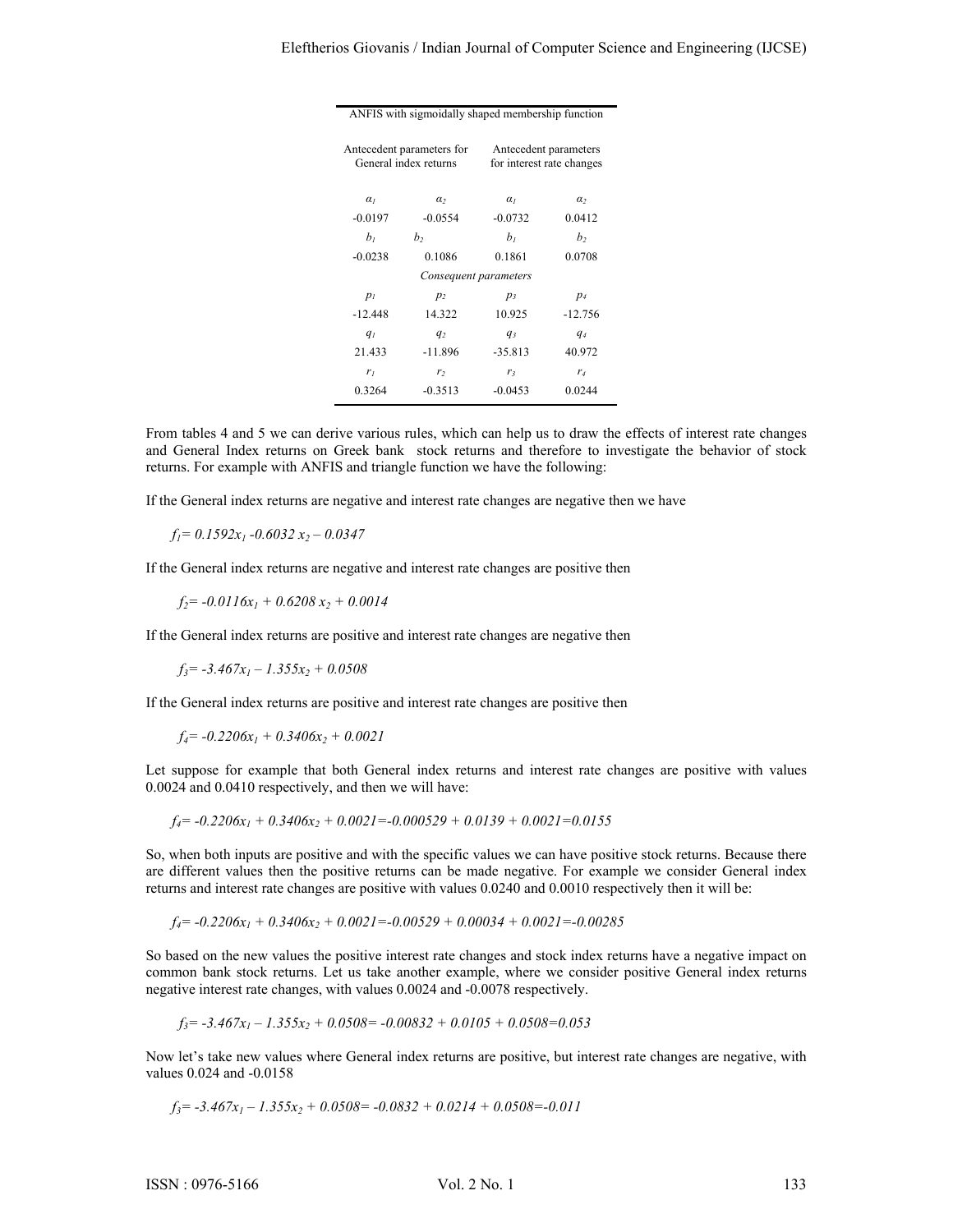Hence, in this case we get negative stock returns instead of positive we found previously. The ANFIS technology is much more useful for the practitioners because they are able to determine more efficiently their portfolio as also they can be more flexible. For example based on the regression we estimated we find that there are not significant effects. Furthermore, if for example we had found significant and negative effects, this is not useful for the financial managers and traders, because the sign is changed in each period, at least on high frequency, as daily or weekly, based on the behavior and rules we have defined for the inputs. Additionally, if the sign remains constant for the long term as yearly, this is not again useful or practitioners and traders in financial industry, because they work and trade in daily frequency and short term periods. So in this case the conventional econometric modeling is not very helpful for practicing purposes. In tables 6 and 7 the Root Means Squared Error (RMSE), Mean Absolute Error (MAE) and the correct percentage sign of stock returns are reported. We observe that in ANFIS RMSE and MAE are lower to the respective values of GARCH process in both in-sample and out-of-sample periods. Furthermore, in tables 6 and 7 we present the percentage of the correct sign of stock returns. The last one is preferred because researchers have argued that the sole use of mean squared error and mean absolute error may be inappropriate for financial data and particularly for market practitioners and financial traders who may be more interest in the sign of forecasts rather than the magnitude of forecast errors, as the former provides information with respect to buy and sell signals. Besides the fact that if it is not impossible, it is very difficult to predict the actual value, in practice the agents and traders in financial markets are interesting more in the ability of models to give the correct signaling.

More specifically, based on the prediction of the correct sign on stock returns ANFIS outperforms significant GARCH modeling, as for in –sample period we predict correctly the sign at 93.33, 90.00 and 86.67 per cent with sigmoidal shape, Gaussian and triangle membership functions respectively, while the respective percentage is 76.67 with GARCH process. Additionally, in the out-of-sample period, which is of greatest interest and importance for the financial risk managers and traders, we predict in the best and worst cases 82.69 and 80.76 per cent respectively with ANFIS, while with GARCH model we predict the correct stock returns sign at 71.15 per cent.

|                    |           | <b>GARCH</b>  | ANFIS with triangle function |               |  |
|--------------------|-----------|---------------|------------------------------|---------------|--|
|                    | In-sample | Out-of-sample | In-sample                    | Out-of-sample |  |
| <b>RMSE</b>        | 0.03179   | 0.03971       | 0.02940                      | 0.03853       |  |
| <b>MAE</b>         | 0.02044   | 0.03261       | 0.01886                      | 0.03038       |  |
| Correct Percentage | 76.67     | 71.15         | 90.00                        | 80.76         |  |
| Sign               |           |               |                              |               |  |

Table 6. Forecasting performance for GARCH and ANFIS with triangle function

|                    |                            | <b>ANFIS</b> with Gaussian function | ANFIS with Sigmoidal function |               |
|--------------------|----------------------------|-------------------------------------|-------------------------------|---------------|
|                    | Out-of-sample<br>In-sample |                                     | In-sample                     | Out-of-sample |
| <b>RMSE</b>        | 0.02968                    | 0.03743                             | 0.02871                       | 0.03841       |
| <b>MAE</b>         | 0.01895                    | 0.02925                             | 0.01810                       | 0.03032       |
| Correct Percentage | 86.67                      | 82.69                               | 93.33                         | 82.69         |
| Sign               |                            |                                     |                               |               |

## **Conclusions**

We examined the current effects of interest rate changes in stock returns of the banking sector in Athens stock exchange market. We concluded that we reject the effects of interest rate changes based on GARCH model as we found them to be statistically insignificant. Additionally, we proposed ANFIS technology with three membership functions, the triangle, the Gaussian and the sigmoidal shaped function. We propose ANFIS in order to overcome the problems and the restrictions of econometric approaches. This is because there is not always a unique sign or effects of independent variables on the dependent because there is not a straight forward way to identify the effects of inputs to outputs. To be specific it is not necessary that there will be constant signs or effects during a specific period we examine but these are changed in each observation and in each period. So in the case we examine, where we have weekly data, in each week, different effects will be reported based on the values and the rules of the system